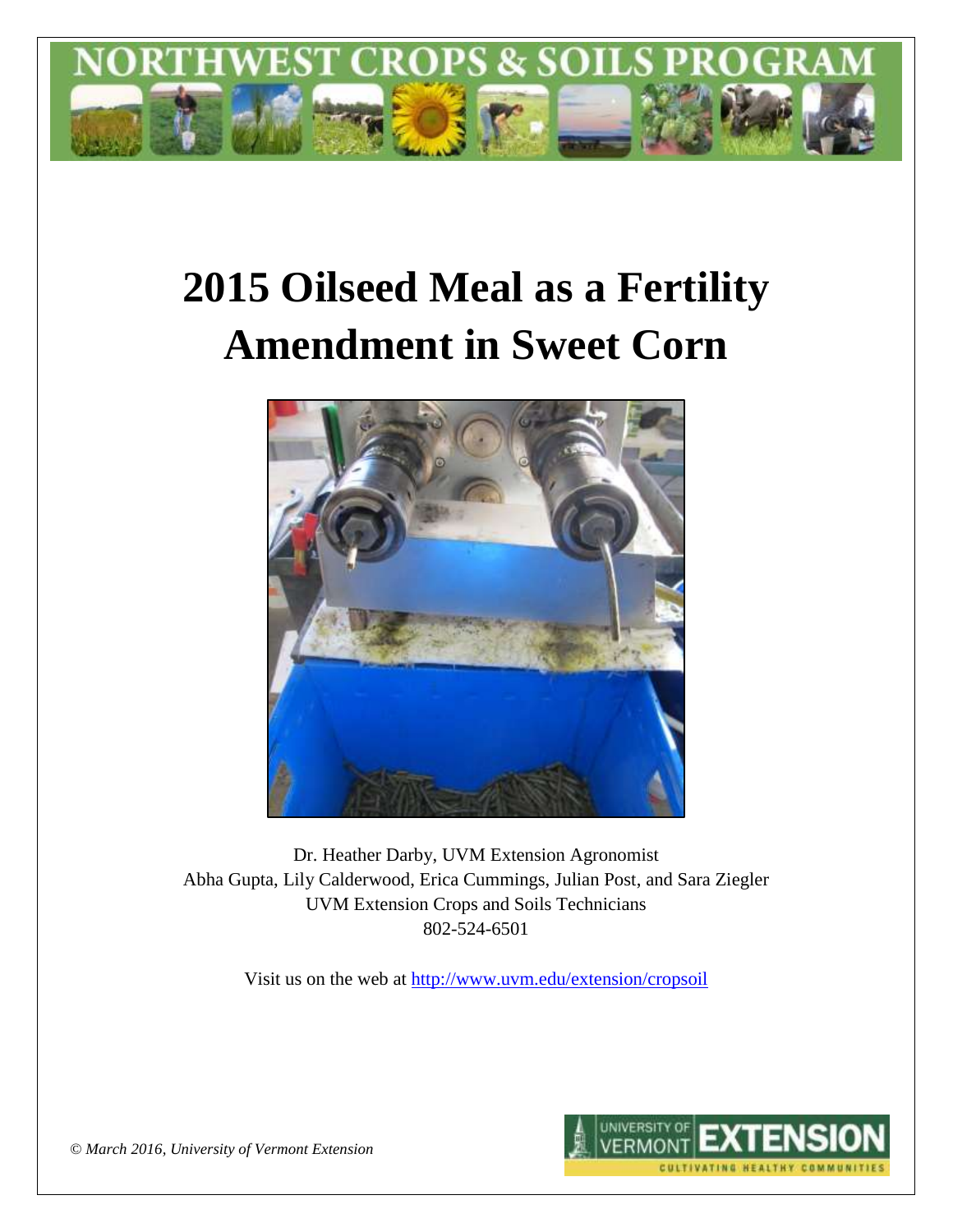## **2015 OILSEED MEAL AS A FERTILITY AMENDMENT IN SWEET CORN Dr. Heather Darby, University of Vermont Extension**

[heather.darby\[at\]uvm.edu](mailto:heather.darby@uvm.edu?subject=2013%20Oilseed%20Meal%20and%20Sweet%20Corn)

Many Northeast growers are integrating oilseed crops such as canola, soybeans, and sunflower into their operation, in hopes of on-farm fuel production, value-added products, and/or livestock feed. Many producers are using small-scale presses to mechanically separate oil from the seed. Oilseed meal, the highprotein byproduct left after the extrusion of oil, can be milled and used as a soil amendment to increase fertility and organic matter. This material has the potential to replace high-cost imported fertilizers, especially for organic growers.

## **MATERIALS AND METHODS**

A trial was initiated at Borderview Research Farm in Alburgh, Vermont to assess the effectiveness of using oilseed meals as a fertility amendment in sweet corn (Table 1). The experimental design was a randomized complete block with three replications. Treatments consisted of four fertility amendment types (three different oilseed meals and sodium nitrate) at two different application rates (50 and 100 lbs nitrogen per acre) and a control that received no fertility. Application rates were adjusted based on the percentage of plant available nitrogen (PAN) at 70 days. The PAN at 70 days for the canola is 52.0%, for the soybean is 52.9%, for the sunflower is 39.0%, and for the sodium nitrate is 84.1%.

| <b>Location</b>                  | <b>Borderview Research Farm – Alburgh, VT</b>       |  |  |  |
|----------------------------------|-----------------------------------------------------|--|--|--|
| Soil type                        | Benson rocky silt loam, 8-15% slope                 |  |  |  |
| <b>Previous crop</b>             | Spring wheat                                        |  |  |  |
| Soil amendments                  | Canola meal, soybean meal, sunflower meal, sodium N |  |  |  |
| Amendment rates (lbs $ac^{-1}$ ) | 50, 100                                             |  |  |  |
| <b>Replications</b>              | 3                                                   |  |  |  |
| Plot size (ft)                   | $10 \times 25$                                      |  |  |  |
| <b>Sweet corn variety</b>        | Johnny's 'Sugar Buns' (F1, 70 days, treated)        |  |  |  |
| Soil amendment date              | $19-May$                                            |  |  |  |
| <b>Planting date</b>             | $25-May$                                            |  |  |  |
| <b>Planting equipment</b>        | John Deere 1750 MaxEmerge planter                   |  |  |  |
| Planting rate (seeds $ac^{-1}$ ) | 24,000                                              |  |  |  |
| Row width (in.)                  | 30                                                  |  |  |  |
| <b>Harvest date</b>              | $20$ -Aug                                           |  |  |  |

**Table 1. Agronomic information for oilseed meal trial 2015, Alburgh, VT.**

Sunflower and canola oilseed crops used to obtain the meal were grown in Vermont and New York. To obtain the meal, the oilseed was extruded with a KernKraft 40 cold-press oil mill and hammer-milled for consistent texture. Subsamples of the oilseed meals were sent to Cumberland Valley Analytics in Hagerstown, MD for wet chemistry analysis of nitrogen (N), phosphorus (P), and potassium (K) values (Table 2).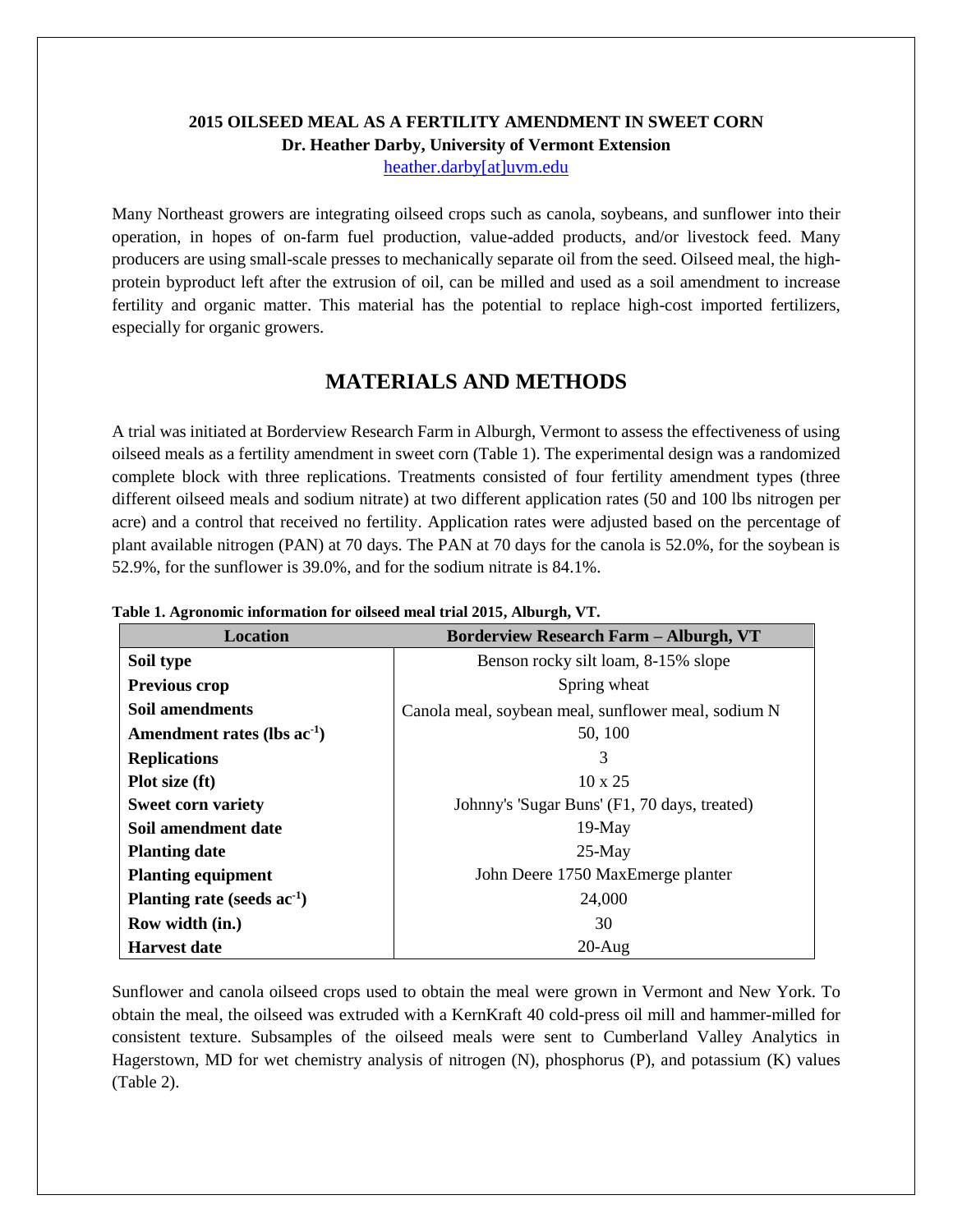Meal and the sodium nitrate was broadcast by hand on 19-May in 10' by 25' plots and lightly incorporated with a tineweeder. The sweet corn, planted 25-May, was the Johnny's Selected Seeds variety 'Sugar Buns' (sugary-enhanced plus, treated with Apron, Captan, Dividend, Extreme, Thiram, and Vitavax). The corn was seeded in 30" rows at a rate of 24,000 seeds ac<sup>1</sup> with a John Deere 1750 MaxEmerge planting system.

| <b>Crop</b>    | <b>Variety</b> | N             | P             | K             |
|----------------|----------------|---------------|---------------|---------------|
|                |                | $\frac{6}{6}$ | $\frac{0}{0}$ | $\frac{0}{0}$ |
| Canola         | 5535 CL        | 5.8           | 1.0           | 0.8           |
| Soybean        | Boyd           | 5.7           | 0.6           | 1.5           |
| Sunflower      | Syngenta 3480  | 3.8           | 1.0           | 1.3           |
| Sodium nitrate |                | 16            |               |               |

**Table 2. Nutrient analysis of canola, soybean, and sunflower meals, and sodium nitrate.**

Soil samples were collected weekly through June, and then biweekly until harvest (20-Aug). Nitrate levels were measured in the Agricultural and Environmental Testing Lab at the University of Vermont. On 20- Aug, sweet corn populations were measured by counting the number of plants in the center two rows of each plot. Sweet corn was picked by hand on 20-Aug, and measurements on yield, number of ears per plot, and ear length were collected (Table 5).

Data were analyzed using mixed model analysis using the mixed procedure of SAS (SAS Institute, 1999). Replications within trials were treated as random effects, and soil amendment treatments were treated as fixed. Mean comparisons were made using the Least Significant Difference (LSD) procedure when the Ftest was considered significant  $(p<0.10)$ .

Variations in yield and quality can occur because of variations in genetics, soil, weather, and other growing conditions. Statistical analysis makes it possible to determine whether a difference among treatments is real or whether it might have occurred due to other variations in the field. At the bottom of each table a LSD value is presented for each variable (i.e. yield). Least Significant Differences

| <b>Treatment</b> | Yield  |
|------------------|--------|
| А                | 6.0    |
| B                | $7.5*$ |
| C                | $9.0*$ |
| LSD              | 2.0    |

(LSDs) at the 0.10 level of significance are shown, except where analyzed by pairwise comparison (t-test). Where the difference between two treatments within a column is equal to or greater than the LSD value at the bottom of the column, you can be sure that for 9 out of 10 times, there is a real difference between the two treatments. Treatments that were not significantly lower in performance than the top-performing treatment in a particular column are indicated with an asterisk. In the example above, hybrid C is significantly different from hybrid A but not from hybrid B. The difference between C and B is equal to 1.5, which is less than the LSD value of 2.0. This means that these hybrids did not differ in yield. The difference between C and A is equal to 3.0, which is greater than the LSD value of 2.0. This means that the yields of these hybrids were significantly different from one another. The asterisk indicates that hybrid B was not significantly lower than the top yielding hybrid C, indicated in bold.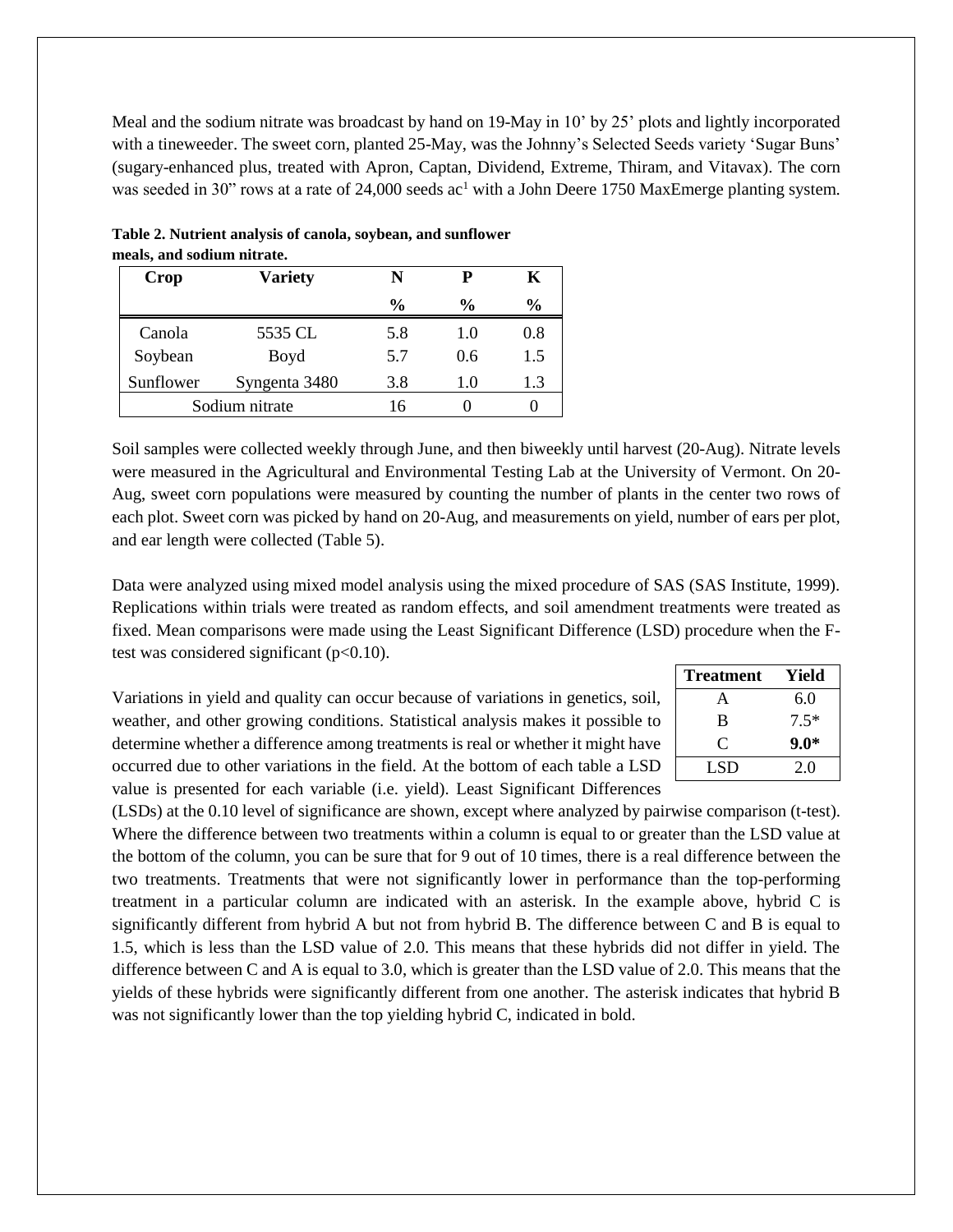#### **RESULTS**

Seasonal precipitation and temperature was recorded with a Davis Instrument Vantage Pro2 weather station, equipped with a WeatherLink data logger, at Borderview Research Farm in Alburgh, VT. June was a wet month with 2.73 more inches of precipitation than normal (Table 3). The remainder of summer was relatively dry with 6.61 fewer inches of precipitation than normal over July and August. Temperature varied with May being much warmer than the 30 year average. Overall, there were an accumulated 2031 Growing Degree Days (GDDs) May – August, approximately 137 more than the historical average.

| Alburgh, VT                       | <b>May</b> | June   | <b>July</b> | <b>August</b> |
|-----------------------------------|------------|--------|-------------|---------------|
| Average temperature $(^{\circ}F)$ | 61.9       | 63.1   | 70.0        | 69.7          |
| Departure from normal             | 5.5        | $-2.7$ | $-0.6$      | 0.9           |
|                                   |            |        |             |               |
| Precipitation (inches)            | 1.94       | 6.42   | 1.45        | 0.00          |
| Departure from normal             | $-1.51$    | 2.73   | $-2.70$     | $-3.91$       |
|                                   |            |        |             |               |
| Growing Degree Days (base 50°F)   | 376        | 399    | 630         | 626           |
| Departure from normal             | 177        | $-75$  | $-10$       | 45            |

**Table 3. Consolidated weather data and GDDs for sweet corn, Alburgh, VT, 2015.**

Based on weather data from a Davis Instruments Vantage Pro2 with WeatherLink data logger. Historical averages are for 30 years of NOAA data (1981-2010) from Burlington, VT.

There was a significant difference in nitrate levels on eight of the nine sampling dates (Table 4, Figure 1). From 29-May to 10-Jun and for 26-Jun, sodium nitrate at 100 lbs ac<sup>-1</sup> was higher in nitrates than all other treatments. On 17-Jun soybean at 100 lbs ac<sup>-1</sup> had the greatest nitrate level, which was statistically similar to five other treatments. On 2-Jul the greatest nitrate level was in canola at 100 lbs ac<sup>-1</sup>, which was statistically similar to soybean and sodium nitrate each at 100 lbs  $ac^{-1}$ . On 17-Jul, the canola at 100 lbs  $ac^{-1}$ still had the greatest nitrate level, and was statistically similar to the sodium nitrate at 100 lbs ac<sup>-1</sup>. By 31-Jul, canola at 100 lbs ac<sup>-1</sup> maintained the greatest nitrate level, though this was statistically similar to six other treatments. On 2-Jul, when sweet corn would normally be side-dressed, all treatments had  $NO<sub>3</sub>$ (nitrates) levels below 25 ppm, the point at which UVM Extension Pre-Sidedress Nitrate Tests (PSNTs) would recommend no application of sidedress N.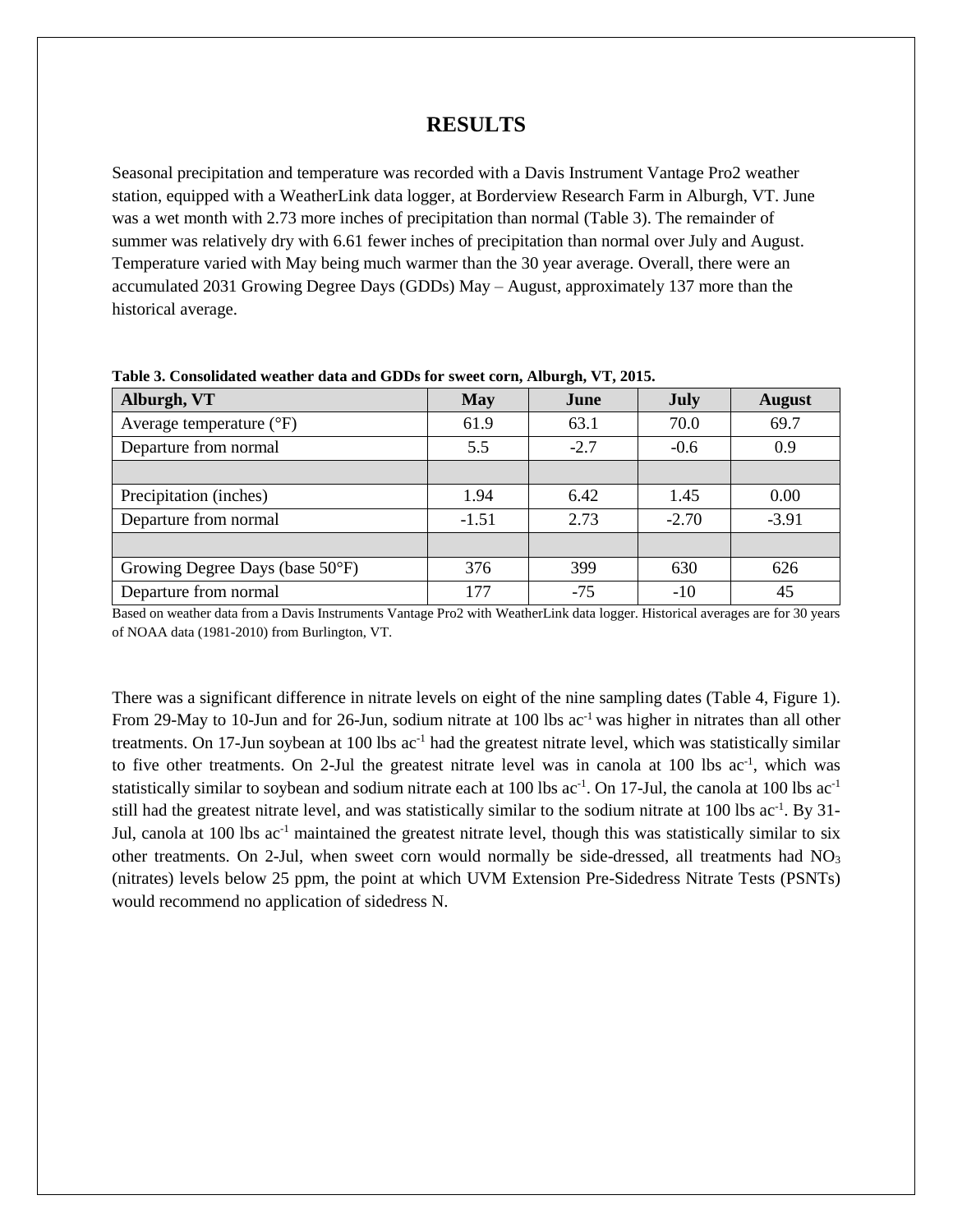| Soil amendment & rate            | Nitrate $(NO3)$ levels |                 |                 |                 |                 |                 |                 |                 |                 |
|----------------------------------|------------------------|-----------------|-----------------|-----------------|-----------------|-----------------|-----------------|-----------------|-----------------|
|                                  | $29$ -May              | $3-Jun$         | $10-J$ un       | $17-Jun$        | $26$ -Jun       | $2-Jul$         | $17-Jul$        | $31-Jul$        | $13$ -Aug       |
|                                  | $mg \, kg^{-1}$        | $mg \, kg^{-1}$ | $mg \, kg^{-1}$ | $mg \, kg^{-1}$ | $mg \, kg^{-1}$ | $mg \, kg^{-1}$ | $mg \, kg^{-1}$ | $mg \, kg^{-1}$ | $mg \, kg^{-1}$ |
| Canola, 50 lbs $ac^{-1}$         | 16.2                   | 126             | 19.2            | $28.0*$         | 16.9            | 17.0            | 28.1            | $11.3*$         | 4.7             |
| Canola, 100 lbs ac <sup>-1</sup> | 14.3                   | 14.4            | 22.7            | $40.5*$         | 25.7            | $27.9*$         | $41.6*$         | $15.6*$         | 5.2             |
| Sunflower, 50 lbs $ac^{-1}$      | 15.7                   | 9.1             | 14.0            | 18.4            | 15.7            | 11.3            | 25.6            | $12.9*$         | 5.8             |
| Sunflower, $100$ lbs $ac^{-1}$   | 15.0                   | 15.6            | $31.4*$         | $31.6*$         | 19.2            | 16.5            | 22.1            | 6.3             | 3.9             |
| Soybean, 50 lbs $ac^{-1}$        | 17.6                   | 16.9            | 24.0            | $28.6*$         | 20.5            | 15.4            | 30.0            | $9.1*$          | 5.9             |
| Soybean, $100$ lbs $ac^{-1}$     | 14.6                   | 13.3            | 21.2            | 40.8*           | 22.7            | $20.2*$         | 29.6            | $8.2*$          | 5.1             |
| Sodium N, 50 lbs $ac^{-1}$       | 29.9                   | 26.8            | 20.4            | 23.8            | 20.6            | 13.6            | 28.8            | $11.2*$         | 4.2             |
| Sodium N, $100$ lbs $ac^{-1}$    | $57.7*$                | $48.1*$         | $41.0*$         | 33.9*           | $37.4*$         | $20.5*$         | $35.5*$         | $12.0*$         | 6.5             |
| Control                          | 15.9                   | 16.2            | 22.8            | 17.8            | 13.4            | 11.1            | 22.0            | $7.8*$          | 6.0             |
| LSD(0.10)                        | 12.3                   | 12.0            | 14.3            | 13.3            | 6.1             | 8.6             | 10.7            | 8.1             | <b>NS</b>       |
| Trial mean                       | 21.9                   | 19.2            | 24.1            | 29.3            | 21.3            | 17.0            | 29.2            | 10.5            | 5.3             |

#### **Table 4. Effects of soil amendment treatments on nitrate levels, Alburgh, VT, 2015.**

Treatments in **bold** were top performers for the given variable.

 $NS$  – There was no statistical difference between treatments in a particular column ( $p=0.10$ ).

\*Treatments marked with an asterisk did not perform statistically worse than the top performing treatment (p=0.10).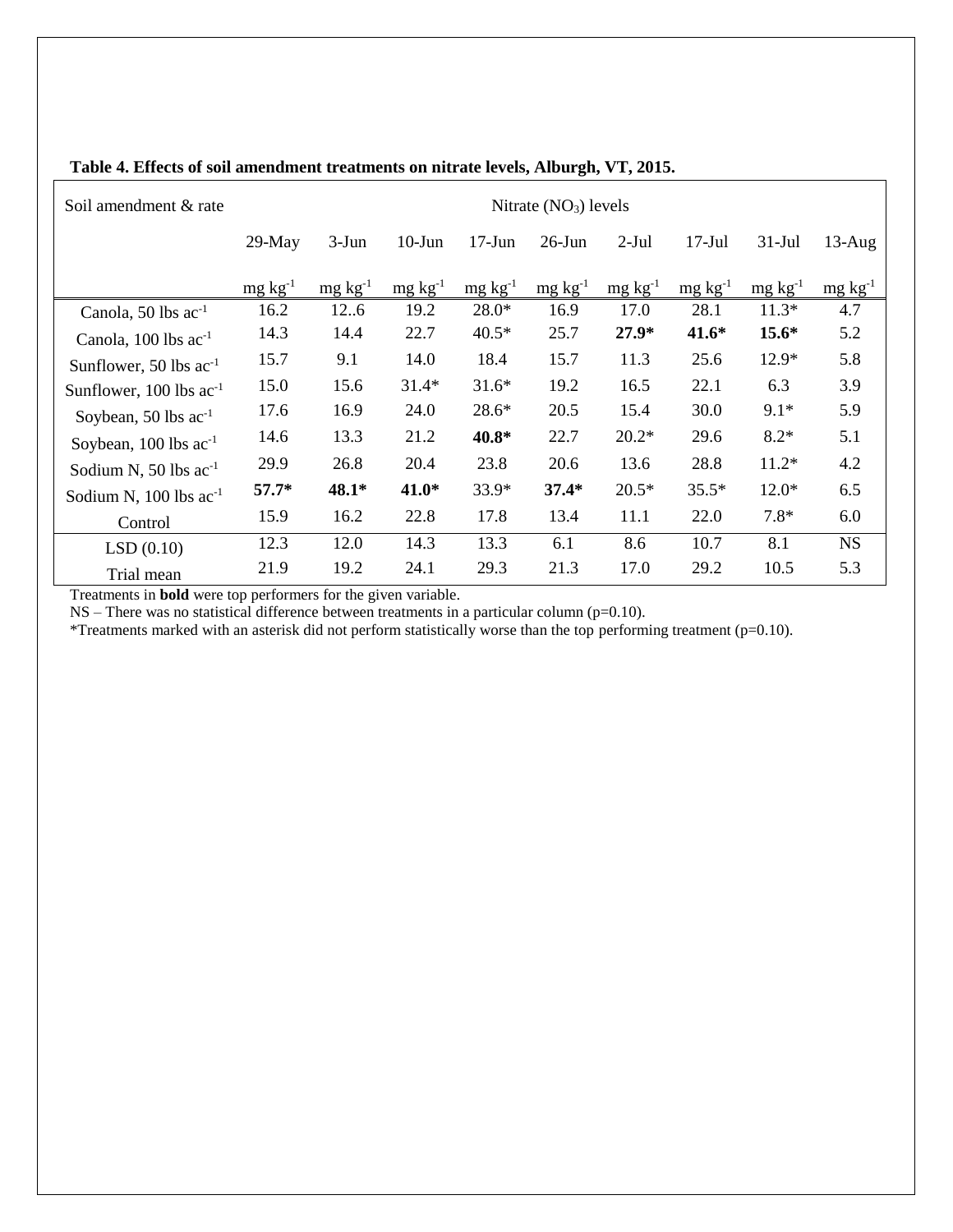

**Figure 1. Nitrate levels from 29-May to 13-Aug 2015, Alburgh, VT. There was a significant difference in NO<sup>3</sup> level by treatment for eight of the nine sample dates (p=0.10). The thick black line represents the trial mean.**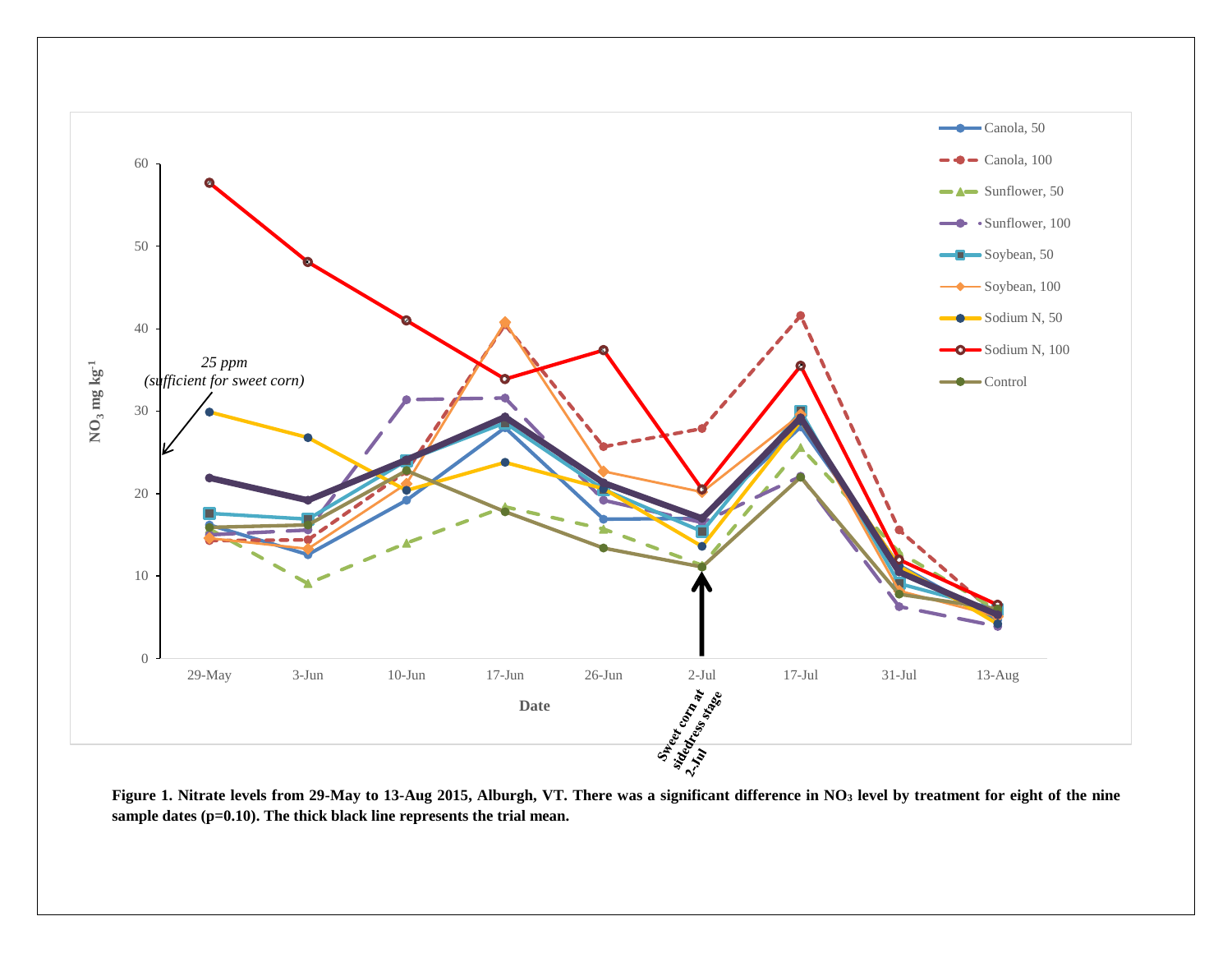Sweet corn populations tended to be low, with the sodium nitrate at 100 lbs ac<sup>-1</sup> having the highest population at 25903.7 plants ac<sup>-1</sup>, though this was not statistically different from three other treatments (Table 5). The canola at 100 lbs ac-1 had the highest number of ears per plot, which was not statistically different from three other treatments. Ear length also varied significantly by treatment, with sunflower at 100 lbs ac<sup>-1</sup> being the highest, though not significantly different from three other treatments. The canola at 100 lbs ac<sup>-1</sup> had the highest yield, at 2.8 tons ac<sup>-1</sup>, which was not statistically different from sunflower at 100 lbs ac<sup>-1</sup>, soybean at 100 lbs acre<sup>-1</sup>, sodium nitrate at 100 lbs acre<sup>-1</sup>, or the control (Figure 2).

| Soil amendment and rate       | 20-Aug population | Yield          | Corn ears | Ear length |
|-------------------------------|-------------------|----------------|-----------|------------|
|                               | plants $ac^{-1}$  | tons $ac^{-1}$ | per plot  | cm         |
| Canola, 50 lbs $ac^{-1}$      | 11732             | 1.0            | 14.3      | 16.0       |
| Canola, $100$ lbs $ac^{-1}$   | 23348*            | $2.8*$         | $36.0*$   | $16.6*$    |
| Sunflower, 50 lbs $ac^{-1}$   | 15798             | 0.7            | 14.3      | $16.8*$    |
| Sunflower, 100 lbs $ac^{-1}$  | 11732*            | $1.5*$         | 17.0      | $17.1*$    |
| Soybean, 50 lbs $ac^{-1}$     | 11848             | 1.2            | 15.7      | 15.9       |
| Soybean, $100$ lbs $ac^{-1}$  | 16959             | $2.0*$         | $23.3*$   | $16.6*$    |
| Sodium N, 50 lbs $ac^{-1}$    | 18934*            | 1.3            | 18.0*     | 15.4       |
| Sodium N, $100$ lbs $ac^{-1}$ | 25904*            | $2.4*$         | $29.3*$   | 15.6       |
| Control                       | 24626*            | $1.7*$         | $23.0*$   | 15.8       |
| LSD(0.10)                     | 10007             | 1.5            | 18.4      | 1.0        |
| Trial mean                    | 17876             | 1.6            | 21.2      | 16.2       |

|  |  |  |  |  | Table 5. Effects of soil amendments on population and yields of sweet corn, Alburgh, VT, 2015. |  |  |
|--|--|--|--|--|------------------------------------------------------------------------------------------------|--|--|
|--|--|--|--|--|------------------------------------------------------------------------------------------------|--|--|

Treatments in **bold** were top performers for the given variable.

\*Treatments marked with an asterisk did not perform statistically worse than the top performing treatment ( $p=0.10$ ).



**Figure 2. Sweet corn yields by soil amendment treatment. Treatments with the same letter did not differ significantly from each other (p=0.10).**